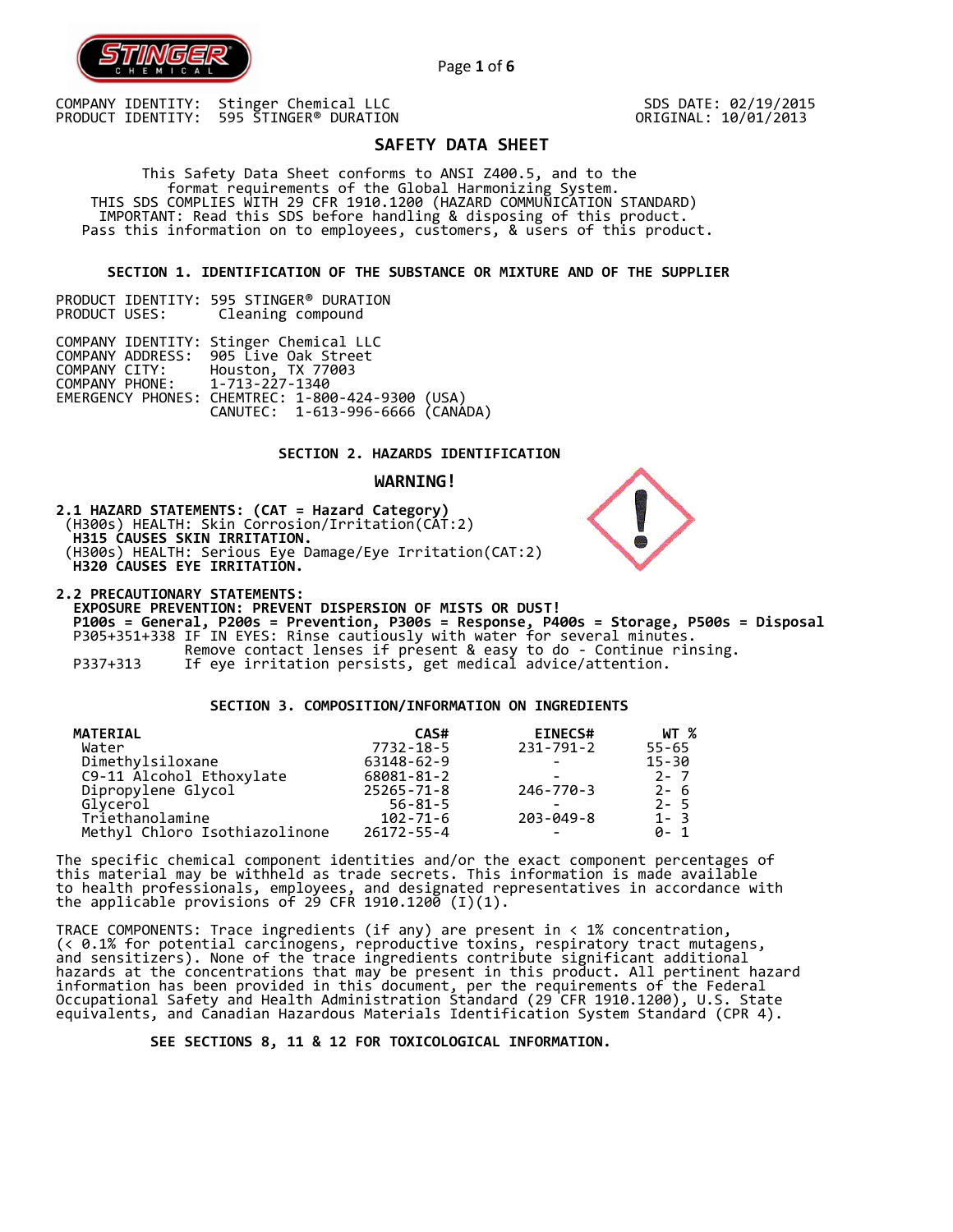SDS DATE: 02/19/2015 ORIGINAL: 10/01/2013

#### **SECTION 4. FIRST AID MEASURES**

4.1 MOST IMPORTANT SYMPTOMS/EFFECTS, ACUTE & CHRONIC: See Section 11 for Symptoms/Effects (acute & chronic).

- 4.2 EYE CONTACT: For eyes, flush with plenty of water for 15 minutes & get medical attention.
- 4.3 SKIN CONTACT: In case of contact with skin immediately remove contaminated clothing. Wash thoroughly with soap & water. Wash contaminated clothing before reuse.

4.4 INHALATION:

 After high vapor exposure, remove to fresh air. If breathing is difficult, give oxygen. If breathing has stopped, trained personnel should immediately begin artificial respiration. If the heart has stopped, trained personnel should immediately begin cardiopulmonary resuscitation (CPR).

4.5 SWALLOWING: Rinse mouth. Give plenty of water to drink. GET MEDICAL ATTENTION IMMEDIATELY. Do NOT give liquids to an unconscious or convulsing person.

# **SECTION 5. FIRE FIGHTING MEASURES**

- 5.1 FIRE & EXPLOSION PREVENTIVE MEASURES: NO open flames.
- 5.2 SUITABLE (& UNSUITABLE) EXTINGUISHING MEDIA: Use dry powder, alcohol-resistant foam, water spray, water in large amounts, carbon dioxide.
- 5.3 SPECIAL PROTECTIVE EQUIPMENT & PRECAUTIONS FOR FIRE FIGHTERS: Water spray may be ineffective on fire but can protect fire-fighters & cool closed containers. Use fog nozzles if water is used. Do not enter confined fire-space without full bunker gear. (Helmet with face shield, bunker coats, gloves & rubber boots).
- 5.4 SPECIFIC HAZARDS OF CHEMICAL & HAZARDOUS COMBUSTION PRODUCTS: SLIGHTLY COMBUSTIBLE! Isolate from oxidizers, heat, & open flame.

 Closed containers may explode if exposed to extreme heat. Applying to hot surfaces requires special precautions. Continue all label precautions!

# **SECTION 6. ACCIDENTAL RELEASE MEASURES**

- 6.1 PERSONAL PRECAUTIONS, PROTECTIVE EQUIPMENT & EMERGENCY PROCEDURES: Keep unprotected personnel away. Wear appropriate personal protective equipment given in Section 8.
- 6.2 ENVIRONMENTAL PRECAUTIONS: Keep from entering storm sewers and ditches which lead to waterways.
- 6.3 METHODS & MATERIAL FOR CONTAINMENT & CLEAN-UP: Stop spill at source. Dike and contain. Collect leaking liquid in sealable containers. Absorb remaining liquid in sand or inert absorbent. Remove to safe place.

# **SECTION 7. HANDLING AND STORAGE**

7.1 PRECAUTIONS FOR SAFE HANDLING: Isolate from oxidizers, heat, & open flame. Use only with adequate ventilation. Avoid breathing of vapor or spray mist. Do not get in eyes, on skin or clothing. Consult Safety Equipment Supplier. Wear goggles, face shield, gloves, apron & footwear impervious to material. Wash clothing before reuse. Avoid free fall of liquid. Ground containers when transferring. Do not flame cut, braze, or weld. Continue all label precautions!

7.2 CONDITIONS FOR SAFE STORAGE, INCLUDING ANY INCOMPATIBILITIES: Keep separated from strong oxidants, strong acids. Keep dry. Do not store above 49 C/120 F. Keep container tightly closed & upright when not in use to prevent leakage.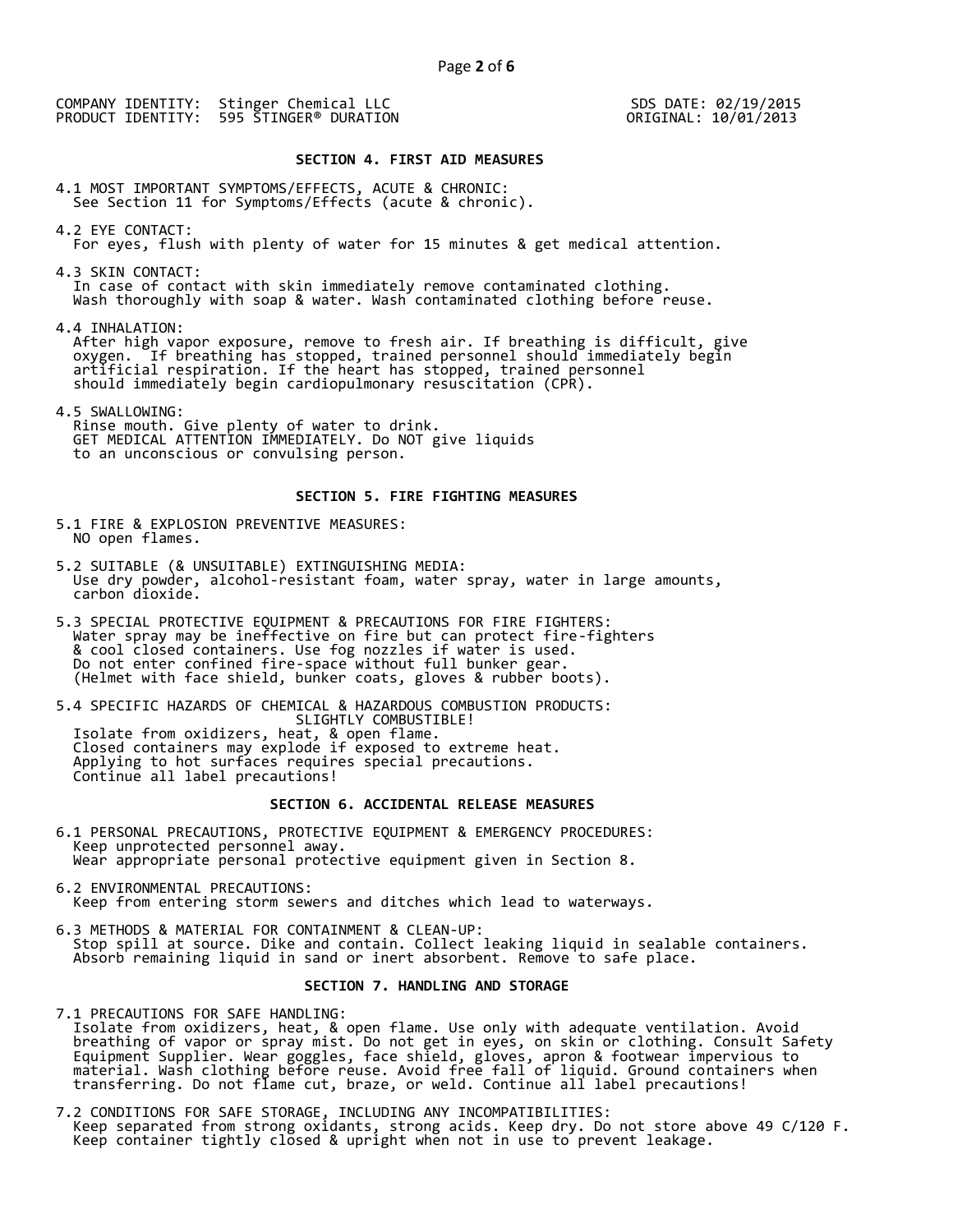### **SECTION 8. EXPOSURE CONTROLS/PERSONAL PROTECTION**

|  | 8.1 EXPOSURE LIMITS: |  |
|--|----------------------|--|
|  |                      |  |

|               |                                                                                                   |                | TLV (ACGIH)                                                |
|---------------|---------------------------------------------------------------------------------------------------|----------------|------------------------------------------------------------|
|               |                                                                                                   |                |                                                            |
|               |                                                                                                   |                | None Known                                                 |
| 63148-62-9    | $\mathcal{L}(\mathcal{L})$ and $\mathcal{L}(\mathcal{L})$ . The set of $\mathcal{L}(\mathcal{L})$ | None Known     | None Known                                                 |
| $56 - 81 - 5$ | $\sim$                                                                                            | None Known     | None Known                                                 |
| 68081-81-2    | $\mathcal{L}(\mathcal{L})$ and $\mathcal{L}(\mathcal{L})$ . The set of $\mathcal{L}(\mathcal{L})$ | None Known     | None Known                                                 |
| 25265-71-8    |                                                                                                   |                | 25 ppm                                                     |
| 102-71-6      | 203-049-8                                                                                         | 1 ppm          | 5 $mg/m3$                                                  |
|               | <b>Contract Contract State</b>                                                                    | None Known     | None Known                                                 |
|               | CAS#<br>7732-18-5<br>26172-55-4                                                                   | <b>EINECS#</b> | TWA (OSHA)<br>231-791-2 None Known<br>246-770-3 None Known |

This product contains no EPA Hazardous Air Pollutants (HAP) in amounts  $> 0.1\%$ .

#### **8.2 APPROPRIATE ENGINEERING CONTROLS:**

RESPIRATORY EXPOSURE CONTROLS

 A respiratory protection program that meets OSHA 29 CFR 1910.134 and ANSI Z86.2 requirements or European Standard EN 149 must be followed whenever workplace conditions warrant a respirator's use.

VENTILATION<br>LOCAL EXHAUST: LOCAL EXHAUST: Necessary MECHANICAL (GENERAL): Acceptable SPECIAL: None OTHER: None Please refer to ACGIH document, "Industrial Ventilation, A Manual of Recommended Practices", most recent edition, for details.

### **8.3 INDIVIDUAL PROTECTION MEASURES, SUCH AS PERSONAL PROTECTIVE EQUIPMENT:**  PERSONAL PROTECTIONS:

 Wear OSHA Standard goggles or face shield. Consult Safety Equipment Supplier. Wear goggles, face shield, gloves, apron & footwear impervious to material. Wash clothing before reuse.

WORK & HYGIENIC PRACTICES:

 Provide readily accessible eye wash stations & safety showers. Wash at end of each workshift & before eating, smoking or using the toilet. Promptly remove clothing that becomes contaminated. Destroy contaminated leather articles. Launder or discard contaminated clothing.

# **SECTION 9. PHYSICAL & CHEMICAL PROPERTIES**

| APPEARANCE:                                                                                                                                   | Liquid, Blue                                                                   |
|-----------------------------------------------------------------------------------------------------------------------------------------------|--------------------------------------------------------------------------------|
| ODOR:                                                                                                                                         | Amine                                                                          |
| ODOR THRESHOLD:                                                                                                                               | Not Available                                                                  |
| pH (Neutrality):                                                                                                                              | 5.5                                                                            |
| MELTING POINT/FREEZING POINT:                                                                                                                 |                                                                                |
| BOILING RANGE (IBP, 50%, Dry Point):                                                                                                          |                                                                                |
| FLASH POINT (TÈST METHOD):                                                                                                                    |                                                                                |
| EVAPORATION RATE $(n-Buty1$ Acetate=1):                                                                                                       | Not Available<br>> 102 C / > 216 F<br>> 100 C / > 212 F (PM)<br>Not Applicable |
| FLAMMABILITY CLASSIFICATION:                                                                                                                  | Class III-B                                                                    |
| LOWER FLAMMABLE LIMIT IN AIR (% by vol): 1.0 (Lowest Component)<br>UPPER FLAMMABLE LIMIT IN AIR (% by vol): Not Available                     |                                                                                |
|                                                                                                                                               |                                                                                |
| VAPOR PRESSURE (mm of Hg)@20 C                                                                                                                | 17.3                                                                           |
| VAPOR DENSITY (air=1):                                                                                                                        | 0.724                                                                          |
| GRAVITY @ 68/68 F / 20/20 C:                                                                                                                  |                                                                                |
| DENSITY:                                                                                                                                      | 0.989                                                                          |
| SPECIFIC GRAVITY (Water=1):                                                                                                                   | 0.990                                                                          |
| POUNDS/GALLON:                                                                                                                                | 8.247                                                                          |
| WATER SOLUBILITY:                                                                                                                             | Appreciable                                                                    |
|                                                                                                                                               |                                                                                |
|                                                                                                                                               | 371 C / 700 F                                                                  |
| PARTITION COEFFICIENT (n-Octane/Water): Not Available<br>AUTO IGNITION TEMPERATURE: 371 C / 700 F<br>DECOMPOSITION TEMPERATURE: NOt Available |                                                                                |
| TOTAL VOC'S (TVOC)*:                                                                                                                          | 0.0 Vol% /0.0 $g/L$ / 0.000 Lbs/Gal                                            |
| NONEXEMPT VOC'S (CVOC)*:                                                                                                                      | 0.0 Vol% /0.0 $\bar{g}/L$ / 0.000 Lbs/Gal                                      |
| HAZARDOUS AIR POLLUTANTS (HAPS):                                                                                                              | 0.0 Wt% /0.0 g/L / 0.000 Lbs/Gal                                               |
| NONEXEMPT VOC PARTIAL PRESSURE (mm of Hg @ 20 C)                                                                                              | 0.0                                                                            |
| VISCOSITY @ 20 C (ASTM D445):                                                                                                                 | Not Available                                                                  |
| * Using CARB (California Air Resources Board Rules).                                                                                          |                                                                                |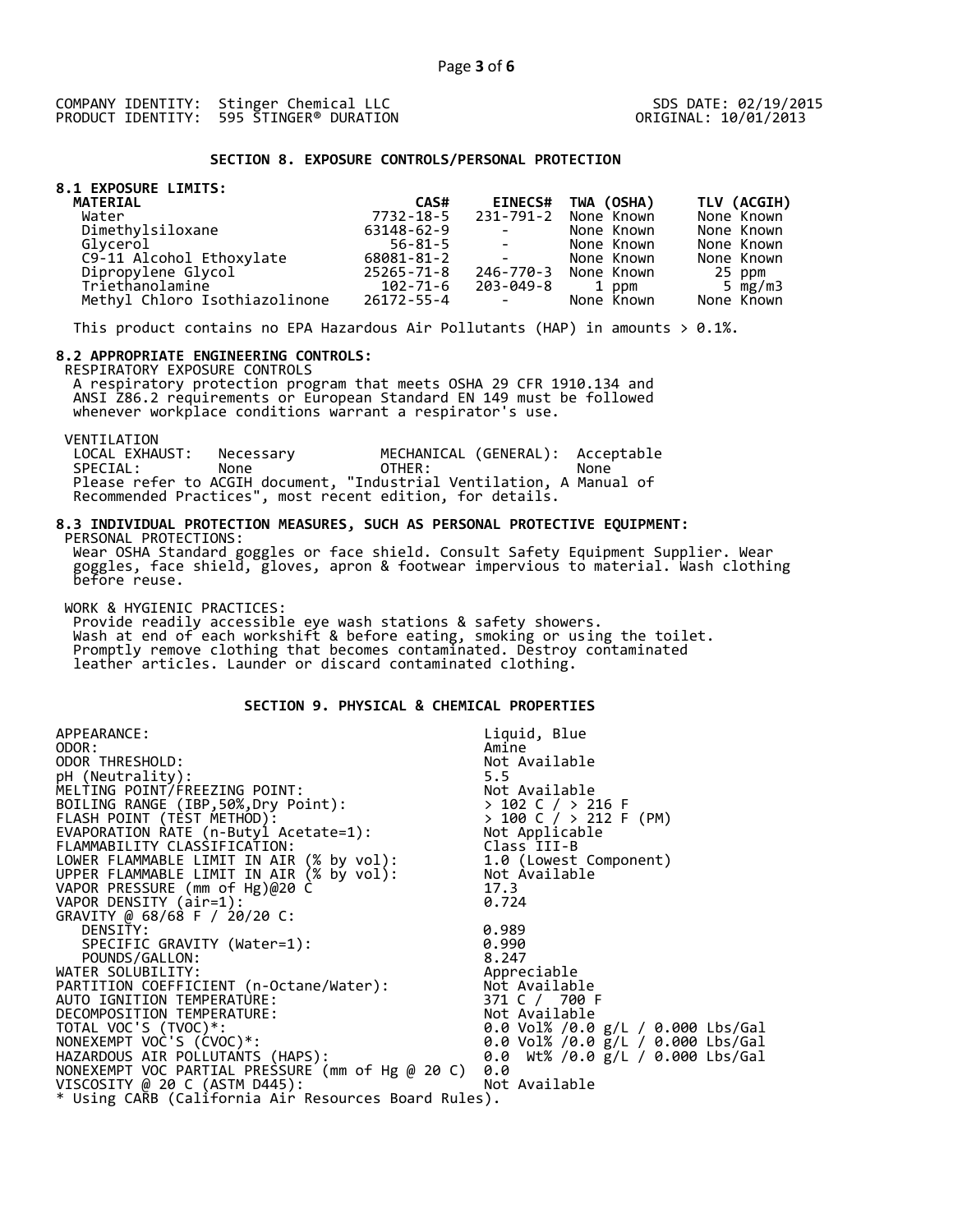SDS DATE: 02/19/2015 ORIGINAL: 10/01/2013

#### **SECTION 10. STABILITY & REACTIVITY**

10.1 REACTIVITY & CHEMICAL STABILITY:

Stable under normal conditions, no hazardous reactions when kept from incompatibles.

10.2 POSSIBILITY OF HAZARDOUS REACTIONS & CONDITIONS TO AVOID: Isolate from oxidizers, heat, & open flame.

10.3 INCOMPATIBLE MATERIALS:

 The substance is a weak base, reacts with acids. On combustion forms irritating and toxic gases including nitrogen oxides, The substance decomposes on heating producing fumes of arolein. The substance can readily Reacts with strong oxidants, causing fire & explosion hazard.

10.4 HAZARDOUS DECOMPOSITION PRODUCTS: Carbon Monoxide, Carbon Dioxide, Nitrogen Oxide vapors, Silicon Dioxide from burning.

10.5 HAZARDOUS POLYMERIZATION: Will not occur.

## **SECTION 11. TOXICOLOGICAL INFORMATION**

# **11.1 ACUTE HAZARDS**

 11.11 EYE & SKIN CONTACT: Primary irritation to skin, defatting, dermatitis. Absorption thru skin increases exposure. Primary irritation to eyes, redness, tearing, blurred vision. Liquid can cause eye burns & skin irritation. Wash thoroughly after handling.

 11.12 INHALATION: Anesthetic. Irritates respiratory tract. Acute overexposure can cause serious nervous system depression. Vapor harmful.

 11.13 SWALLOWING: Harmful or fatal if swallowed. Swallowing can cause abdominal irritation, nausea, vomiting & diarrhea.

## **11.2 SUBCHRONIC HAZARDS/CONDITIONS AGGRAVATED**

 MEDICAL CONDITIONS AGGRAVATED BY EXPOSURE: Pre-existing disorders of any target organs mentioned in this Document can be aggravated by over-exposure by routes of entry to components of this product. Persons with these disorders should avoid use of this product.

## **11.3 CHRONIC HAZARDS**

 11.31 CANCER, REPRODUCTIVE & OTHER CHRONIC HAZARDS: This product has no carcinogens listed by IARC, NTP, NIOSH, OSHA or ACGIH, as of this date, greater or equal to 0.1%.

11.32 TARGET ORGANS: May cause damage to target organs, based on animal data.

11.33 IRRITANCY: Irritating to contaminated tissue.

11.34 SENSITIZATION: No component is known as a sensitizer.

11.35 MUTAGENICITY: No known reports of mutagenic effects in humans.

11.36 EMBRYOTOXICITY: No known reports of embryotoxic effects in humans.

11.37 TERATOGENICITY: No known reports of teratogenic effects in humans.

11.38 REPRODUCTIVE TOXICITY: No known reports of reproductive effects in humans.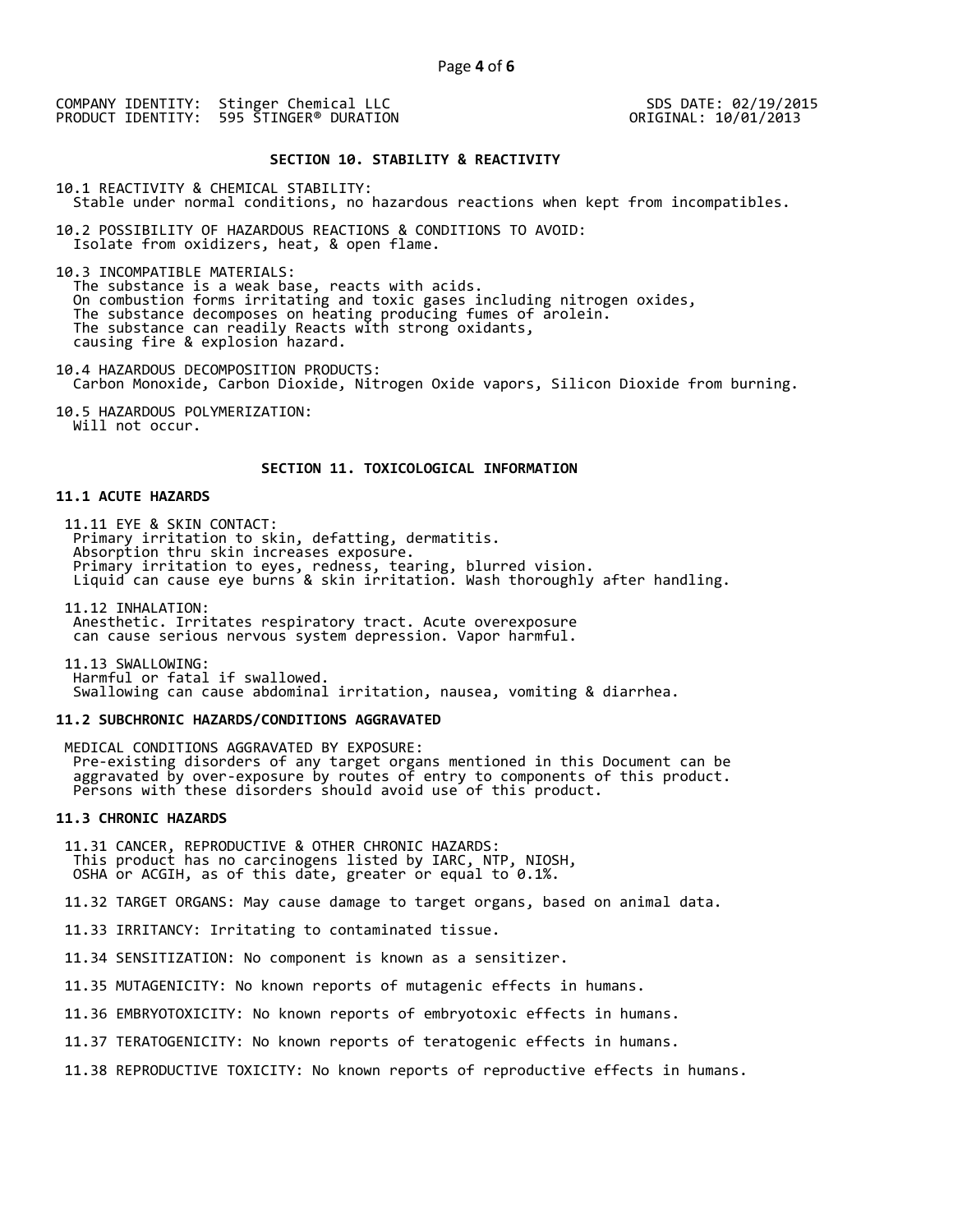SDS DATE: 02/19/2015 ORIGINAL: 10/01/2013

## **SECTION 11. TOXICOLOGICAL INFORMATION (CONTINUED)**

 A MUTAGEN is a chemical which causes permanent changes to genetic material (DNA) such that the changes will propagate across generational lines. An EMBRYOTOXIN is a chemical which causes damage to a developing embryo (such as: within the first 8 weeks of pregnancy in humans), but the damage does not propagate across generational lines. A TERATOGEN is a chemical which causes damage to a developing fetus, but the damage does not propagate across generational lines. A REPRODUCTIVE TOXIN is any substance which interferes in any way with the reproductive process.

#### **11.4 MAMMALIAN TOXICITY INFORMATION**

| <b>MATERIAL</b> | CAS#     | <b>EINECS#</b> | LOWEST KNOWN LETHAL DOSE DATA |
|-----------------|----------|----------------|-------------------------------|
|                 |          |                | LOWEST KNOWN LD50 (ORAL)      |
| Triethanolamine | 102-71-6 | <b>Service</b> | 800.0 mg/kg(Guinea Pigs)      |

## **SECTION 12. ECOLOGICAL INFORMATION**

**12.1 ALL WORK PRACTICES MUST BE AIMED AT ELIMINATING ENVIRONMENTAL CONTAMINATION.** 

12.2 EFFECT OF MATERIAL ON PLANTS AND ANIMALS: This product may be harmful or fatal to plant and animal life if released into the environment. Refer to Section 11 (Toxicological Information) for further data on the effects of this product's components on test animals.

12.3 EFFECT OF MATERIAL ON AQUATIC LIFE: No aquatic environmental information is available on this product.

12.4 MOBILITY IN SOIL Mobility of this material has not been determined.

12.5 DEGRADABILITY This product is completely biodegradable.

12.6 ACCUMULATION Bioaccumulation of this product has not been determined.

# **SECTION 13. DISPOSAL CONSIDERATIONS**

Processing, use or contamination may change the waste disposal requirements. Do not dispose of on land, in surface waters, or in storm drains. Waste should be recycled or disposed of in accordance with regulations. Large amounts should be collected for reuse or consigned to licensed hazardous waste haulers for disposal. **ALL DISPOSAL MUST BE IN ACCORDANCE WITH ALL FEDERAL, STATE, PROVINCIAL, AND LOCAL REGULATIONS. IF IN DOUBT, CONTACT PROPER AGENCIES.** 

# **SECTION 14. TRANSPORT INFORMATION**

MARINE POLLUTANT: No DOT/TDG SHIP NAME: Not Regulated DRUM LABEL:<br>IATA / ICAO:<br>IMO / IMDG: Not Regulated IMO / IMDG: Not Regulated EMERGENCY RESPONSE GUIDEBOOK NUMBER: None



 **SECTION 15. REGULATORY INFORMATION** 

**15.1 EPA REGULATION: SARA SECTION 311/312 HAZARDS: Acute Health** 

All components of this product are on the TSCA list. This material contains no known products restricted under SARA Title III, Section 313 in amounts greater or equal to 1%.